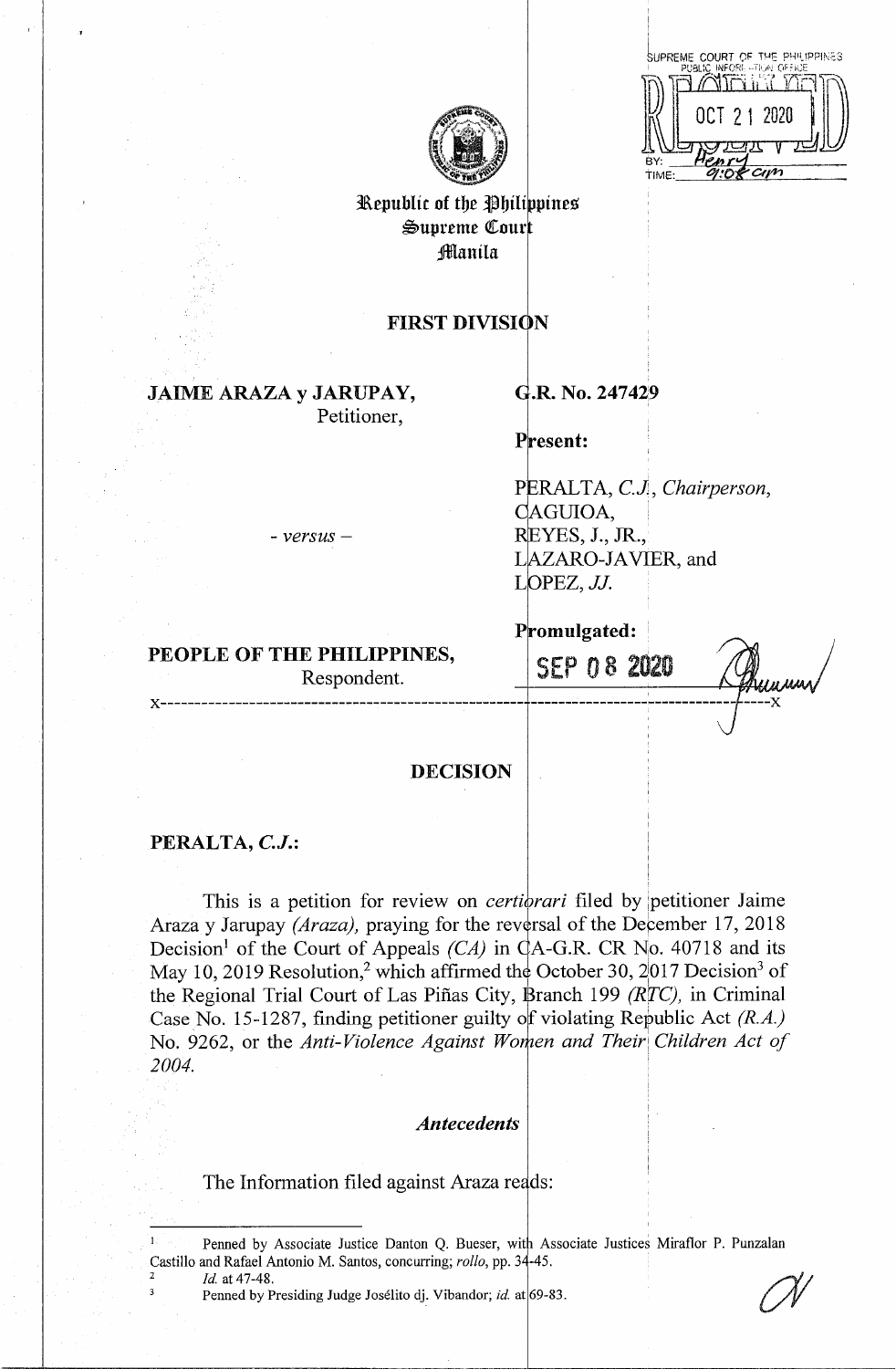That on or about the month of September 2007, prior and subsequent thereto, in the City of Las Piñas, Philippines, and within the jurisdiction of this Honorable Court, the above-named accused with intent to humiliate and degrade his lawful wife AAA,<sup>4</sup> did then and there willfully, unlawfully and feloniously commit acts of psychological abuse upon his wife by then and there committing acts of marital infidelity by having an affair with his paramour Tessie Luy Fabillar and begetting three illegitimate children with his paramour thus causing [his] wife emotional anguish and mental suffering.

## CONTRARY TO LAW.<sup>5</sup>

When arraigned, Araza pleaded not guilty to the charge.

## *Evidence for the Prosecution*

The prosecution presented three (3) witnesses: 1) private complainant AAA; 2) Armando Que *(Que);* and 3) Dr. Kristina Ruth Lindain *(Dr. Lindain).* 

As culled from the records of the RTC, the prosecution elicited the following:

[AAA] testified that she and [Araza] were married on October 5, 1989 at Malate Catholic Church. Initially and at the onset of their marriage[,] her husband [Araza] was hardworking, loving and faithful. She had no marital issues with [ Araza] until x x x [he] went to Zamboanga City in February 2007[,] for their networking business. [Araza] was formerly working as an Overseas Filipino Worker but decided to stop in 1993 to join [AAA] in her business.

It was at this point that she began to notice [Araza's] change in behavior. Allegedly, he would act xx x depressed and would cry. He always appeared absent[-]minded. She was concerned and would ask [him about it] but [he] would just stay quiet, [and] x x x stare at her[,] full of anxiety.

One day, she received a text message from a certain Edna and Mary Ann who told her that her husband x x x is having an affair with their best friend. At first, she did not believe them. However, that information brought [AAA] to Zamboanga to see for her herself whether [it] is true. Indeed[,] on

The identity of the victim or any information to establish or compromise her identity, as well as those of her immediate family or household members, shall be withheld pursuant to Republic Act No. 7610; *"An Act Providing for Stronger Deterrence and Special Protection Against Child Abuse, Exploitation and Discrimination, and for Other Purposes"; Republic Act No. 9262, ''An Act Defining Violence Against Women and Their Children, Providingfor Protective Measures for Victims, Prescribing Penalties Therefor, and for Other Purposes";* Section 40 of A.M. No. 04-10-11-SC, known as the "Rule on Violence Against Women and Their Children," effective November 5, 2004; *People v. Cabalquinto,* 533 Phil. 703, 709 (2006); and Amended Administrative Circular No. 83-2015 dated September 5, 2017, Subject: Protocols and Procedures Amended Administrative Circular No. 83-2015 dated September 5, 2017, Subject: Protocols and Procedures<br>in the Promulgation, Publication, and Posting on the Websites of Decisions, Final Resolutions, and Final<br>Orders Using F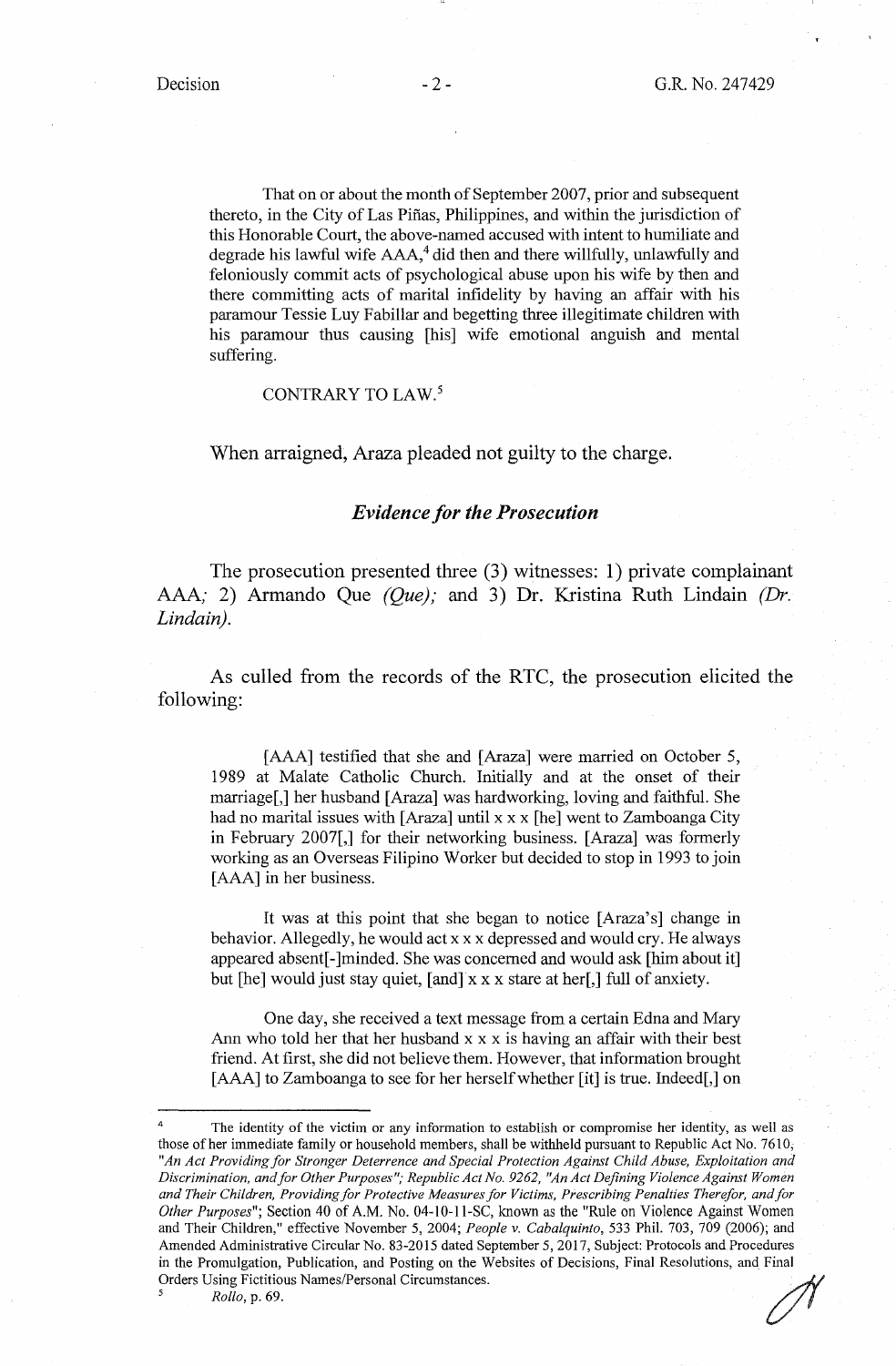September 3, 2007, She was able to confirm that her husband was living with another woman<sup>[</sup>,] a certain Tessie Luy Fabillar [*Fabillar*].

She instituted a complaint against  $\left[\frac{\partial u}{\partial x} + \frac{\partial u}{\partial y}\right]$  x x x and his alleged mistress, [for Concubinage,] at the Philippine National Police. The case was subsequently amicably settled after the parties executed an Agreement whereby [Araza] and [Fabillar] committed themselves never to see each other again.

After the case was settled  $x \times x$ , [Araza again] lived with [AAA]  $x$ xx. However, [it] xx x was only for a short ime. Without saying a word, [Araza] left [AAA] on November 22, 2007. She was looking for [Araza] and out of desperation[,] she sought the help of the NBI to search for [him]. To her surprise, [Araza] had returned to live with his mistress again.

In the days to come, she would receive text messages from her husband's supposed mistress using various numbers. The messages would tell her that [Araza] is sick and needed money for medicines. There was also another text message threatening her that she will kill  $[AAA^s]$  husband. Because of this, sometime in 2013, she sought a law firm who issued a letter addressed to [Fabillar,] demanding for the release of [Araza].

[AAA] was emotionally depressed and anxious of her husband's condition. She believed that [Araza's] liberty was being restrained by [Fabillar]. She was determined to bring her husband home. Thus, [i]n May 2014[,] she went to Zamboanga to search for [Araza]. She loqked for him from one [b] arangay to another; she would as  $\frac{1}{k}$  help from [p] olice [s] tations giving out pictures of her husband. She would promise a reward to those who are able to locate [Araza]. She was desperate looking for [him] and she fell ill and [was] confined in a hospital. \

Thereupon, thinking that [Fabillar] was restraining the liberty of [Araza], she filed a Petition for Habeas Corpus before the  $[CA,]$  Manila[,] on June 20, 2014. The  $[CA]$  deputized a [National Bureau of Investigation] NBI agent to conduct a thorough investigation on [Araza] and [Fabillar].

[Based on the investigation, Araza] left their conjugal abode on his own volition and he has been living with his mistress[,] as husband and wife. As a matter of fact, three children were born out of their cohabitation. Hence, the petition for habeas corpus was dismissed.

The truth cause[d] AAA emotional and psychological suffering. She was suffering from insomnia and asthma. All gedly, she is still hurting and crying[.] [S]he could not believe x x x what had happened in their marriage as they were living harmoniously as husband and wife.

At present[,] she is [taking]  $x \times x$  anti-depressant and sleeping pills to cope with her severe emotional and psychological turmoil brought about by [Araza's] marital infidelity and having children with his mistress.

She claimed she had spent a large amount of money to search for her husband[,] [which] includes the filing of several cases.

**Armando Que, a** friend of AAA and  $x \times x$  [Araza],  $x \times x$  testified that he is a member of Boardwalk, a direct selling and networking business. Allegedly, he met AAA and [Araza] for the first time in 2001 in this Boardwalk business. He alleged that while he was recruiting and selling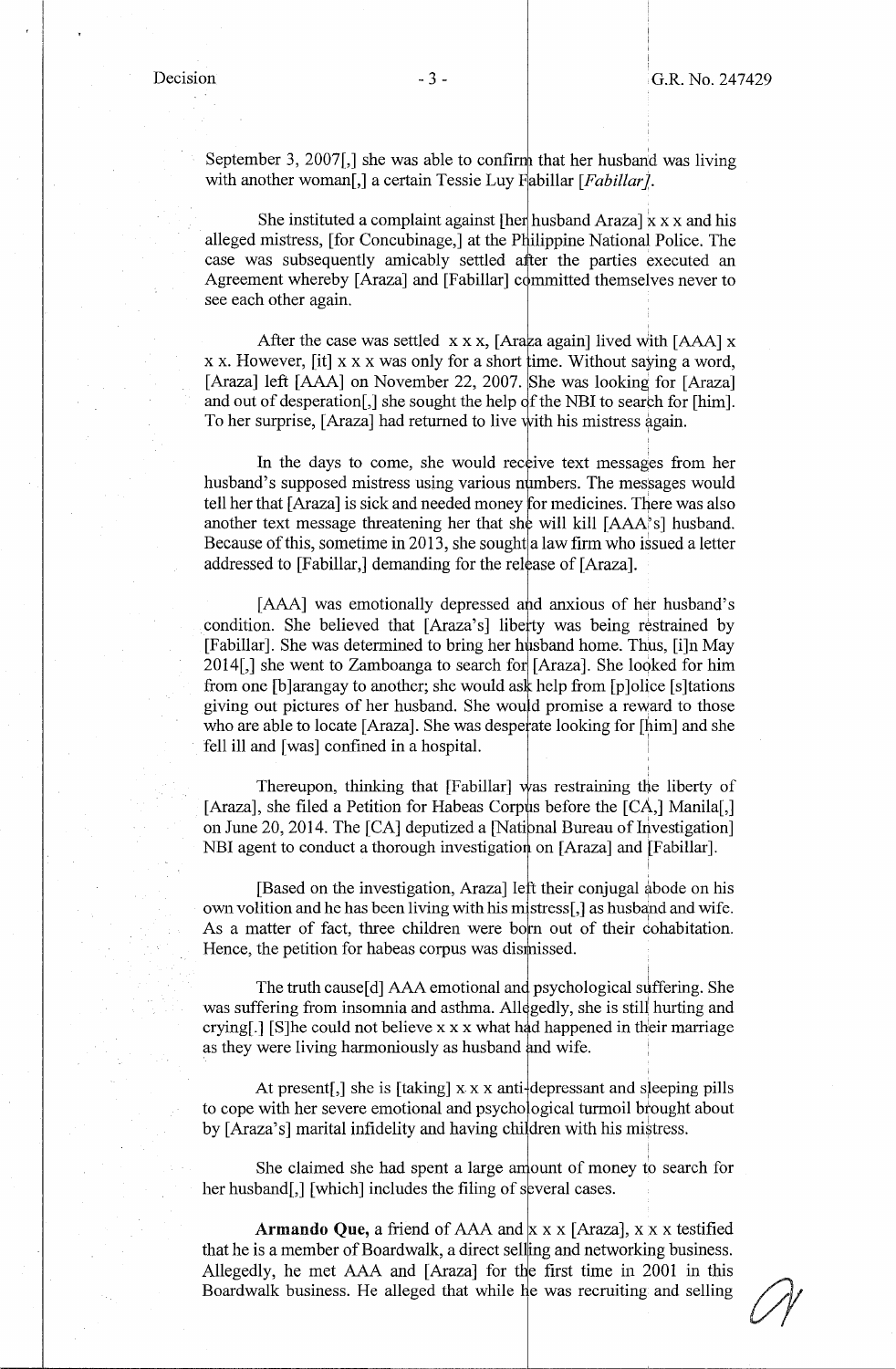items of Boardwalk in Zamboanga, he frequently saw [ Araza] and [Fabillar] together[,] [ and] holding hands.

Allegedly, he kept that information to himself because he knew once AAA would know about it[,] there would be trouble in their relationship.

After the reception of prosecution evidence, they formally offered their exhibits, which were all admitted by the court[,] but only as part of the testimonies of witnesses who testified thereon. <sup>6</sup>

#### **XXX**

On rebuttal, the prosecution presented Dr. Lindain as expert witness, who testified:

[S]he met xx x AAA for the first time on September 9, 2016 when she was referred to her by the Women's Desk of the PGH[,] in relation to her filing of a VAWC complaint against her husband[,] [Araza].

Allegedly, she saw AAA on September 9,  $x \times x$  22, and  $x \times x$  29, 2016[,] on an hour per session. Based on her assessment and expert opinion, the symptoms AAA was having was like the depressed mood; her occasional difficulty in sleeping are secondary to the relational distress with [Araza]. It was [her] wanting to be with [her] husband that was causing those symptoms. However, [Dr. Lindain] clarified that the manifestations exhibited by [AAA] are not sufficient to be considered as a psychiatric disorder. She advised AAA to undergo consel[l]ing or psychotherapy[,] in order to help her accept [her] situation  $x x x$ .<sup>7</sup>

## *Evidence for the Defense*

The defense presented Araza as it sole witness. According to Araza:

[H]e and AAA were married in 1989. He averred that he was a former taxi driver and an [Overseas Filipino Worker] OFW for [two] years. When he stopped being an OFW, he went back to being a taxi driver. [O]n the other hand[,] [AAA] was into buy and sell of Boardwalk. In order to extend help to his wife AAA, he helped in the recruitment of Boardwalk dealers to the extent of even going to various provinces.

He recalls that initially, their marriage was going smoothly[,] but when AAA started earning money, her behavior changed. He revealed that he did not earn anything from recruiting agents who worked under AAA. All the commissions went to AAA['s] account.

He disclosed that when he was in Cagayan de Oro to recruit agents for their business, AAA had told him that his sister had a stroke. He was

Id. at 70-72. (Citations omitted) Id. at 74.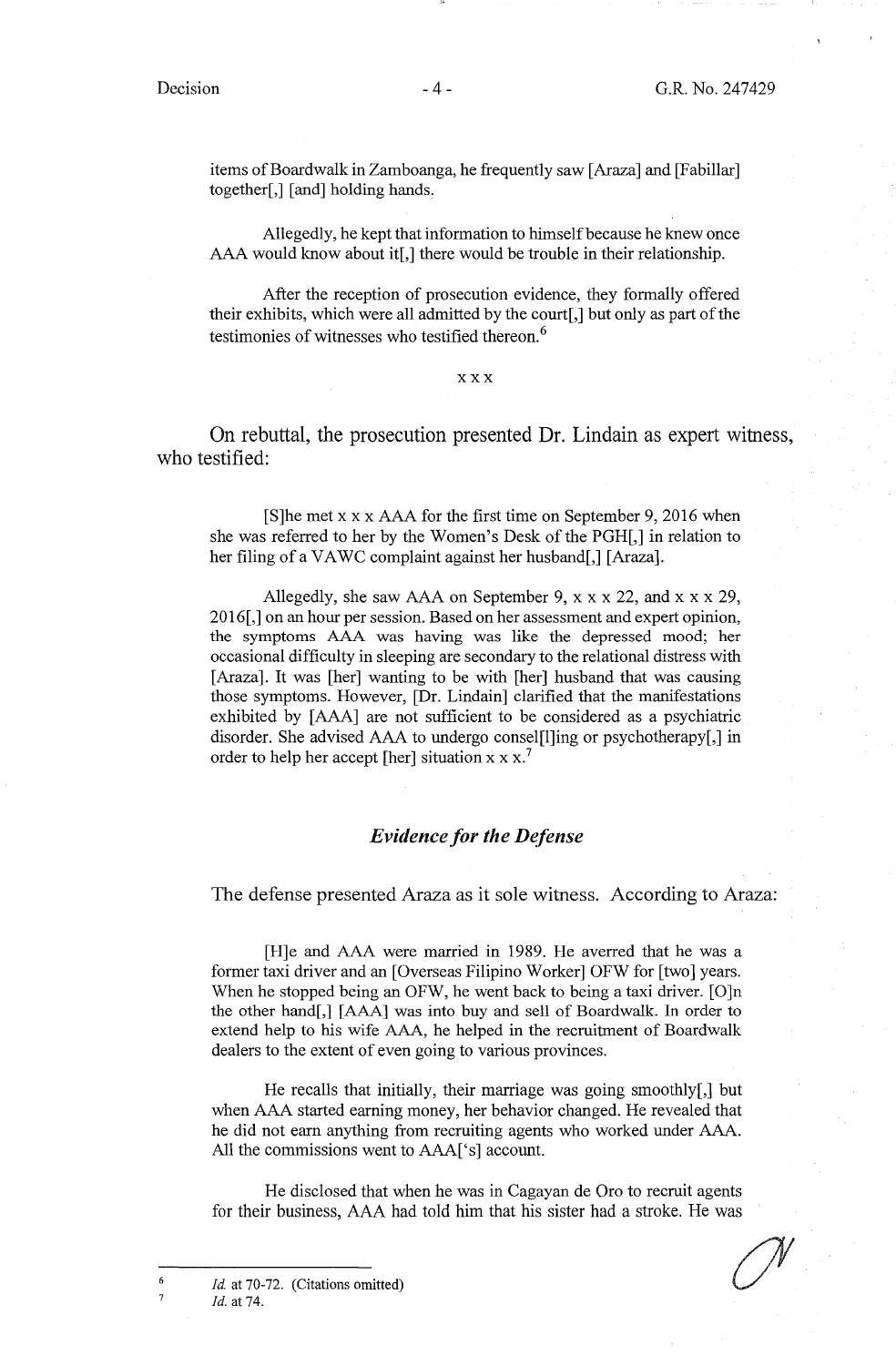I I

 $\overline{\phantom{a}}$ 

allegedly dismayed when his wife did not even offer any help as she claimed she has nothing to spare. He felt hurt about it and sadly, his sister died.

He testified that since  $2007$ [,] his relationship with his wife has gone sour. Oftentimes, she would believe rumors and accuse him of being a womanizer.

He denied having an affair with  $x \times x$  Fabillar[,] who was acting as his guide in his recruiting activities in Zamboanga. He revealed that when AAA went to Zamboanga, she filed a complaint against him at the Women's Desk. He was arrested as a consequence and was forced to sign an agreement. He returned to Manila with his wife hoping that she would change her ways towards him[,] but she [did  $\phi$ ot].

About a month, he sought a friend['\$] help [for him |to secure] a plane ticket [bound] to Zamboanga. He left his wife because he could no longer stand [her] attitude towards him. He also denied fathering children with  $x \times x$  Fabillar.<sup>9</sup>

## **Ruling of the RTC**

In its Decision dated October 30, 2017, the RTC found that all the elements of the crime of violence against women under Section 5(i) of R.A. No. 9262 were satisfied. Araza and AAA were married, as required by the first element. The prosecution was able to establish through testimonial and documentary evidence that Araza was the perpetrator of the mental and emotional anguish suffered by AAA.<sup>10</sup> Araza left their conjugal abode and chose to live with his mistress; and he reneged his promise to stop seeing his mistress, contrary to the written agreement between him and his mistress. AAA's psychological and emotional sufferings due to the said ordeals can also be gleaned from Dr. Lindain's testimony, who was presented as an expert witness.<sup>11</sup>

With regard to AAA's testimony, the RTC is convinced by her sincerity and candor.<sup>12</sup> Her testimony was able to show that due to Araza's acts of and candon. Then resultionly was able to show that due to Friaza's acts of infidelity, she suffered emotional and psychological harm.<sup>18</sup> Since there are no facts and/or circumstances from which it could be reasonably inferred that AAA falsely testified or was actuated by improper motives, her testimony is worthy of full faith and credit.<sup>14</sup>

On the other hand, Araza only offered the defense of denial, which cannot be given greater weight than that of the declaration of a credible

9 *Id.* at 73.<br>
<sup>10</sup> *Id.* at 75-76.<br>
<sup>11</sup> *Id.* at 79.<br>
<sup>12</sup> *Id.* at 82.<br> *Id.* 14 *Id.*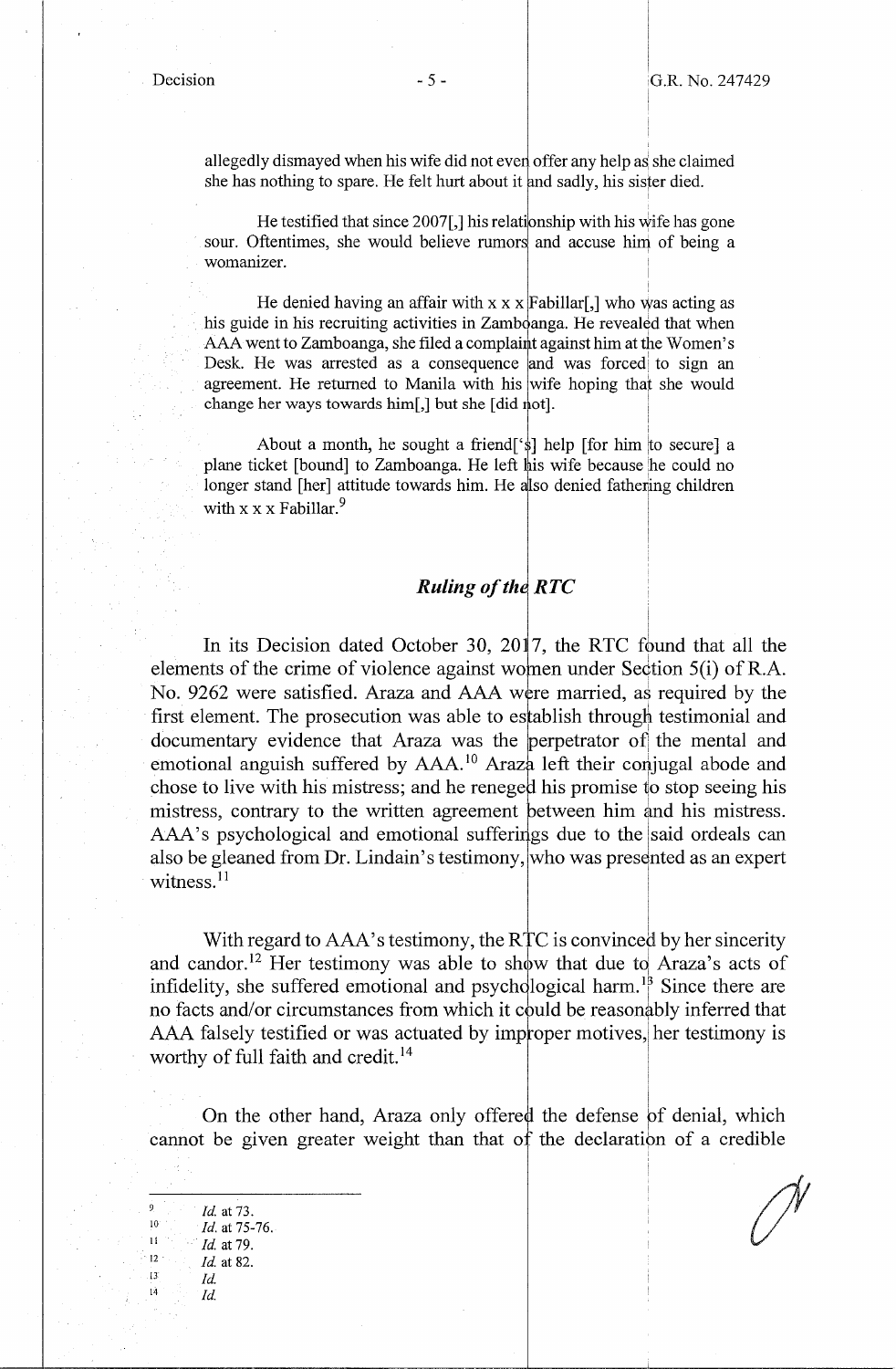*1* 

witness who testifies on affirmative matters. The dispositive portion of the Decision reads:

WHEREFORE, in view of the foregoing, this court finds accused JAIME ARAZA y JARUPAY GUILTY beyond reasonable doubt for Violation of Section 5(i) of Republic Act 9262 and hereby imposes an indeterminate penalty of imprisonment for SIX (6) MONTHS and ONE (1) DAY of PRISION CORRECIONAL as its minimum, to EIGHT (8) YEARS and ONE (1) DAY of PRISION MAYOR as its maximum.

In addition to imprisonment[,] accused shall pay a FINE in the amount of ONE HUNDRED THOUSAND PESOS [P100,000.00] and to indemnify the private complainant moral damages in the amount of TWENTY-FIVE THOUSAND PESOS [P25,000.00].

The period during which accused has remained under detention shall be credited to him in full[,] provided that[,] he complies with the terms and conditions of the City Jail.

Let a copy of this Decision be furnished the prosecution, the private complainant, the accused[,] as well as his counsel for their information and guidance.

so ORDERED. <sup>15</sup>

Aggrieved, Araza appealed to the CA.

## *Ruling of the CA*

The CA denied Araza's appeal, and motion for reconsideration, *in toto*. The appellate court echoed the RTC's factual findings and conclusions. The CA found that the prosecution sufficiently established the elements of the crime as defined in Section 5(i) of R.A. No. 9262, and as alleged in the Information filed against Araza. Psychological violence as an element of the crime, and the mental and emotional anguish she suffered, were proven through the testimonies of AAA and Dr. Lindain. The defense of denial of Araza, which were not supported by clear and convincing evidence, cannot prevail over the positive declarations of the victim. <sup>16</sup>

The CA concluded that R.A. No. 9262 does not criminalize acts such as the marital infidelity *per se,* but the psychological violence causing mental or emotional suffering on the wife.<sup>17</sup>

**Araza filed a motion for reconsideration, which was denied by the** *Cd*  Araza filed a motion for reconsideration, which was denied by the CA in its May 10, 2019 Resolution.

<sup>15</sup>*Id.* at 82-83. 16 *Id.* at 42. 17 *Id* at 44.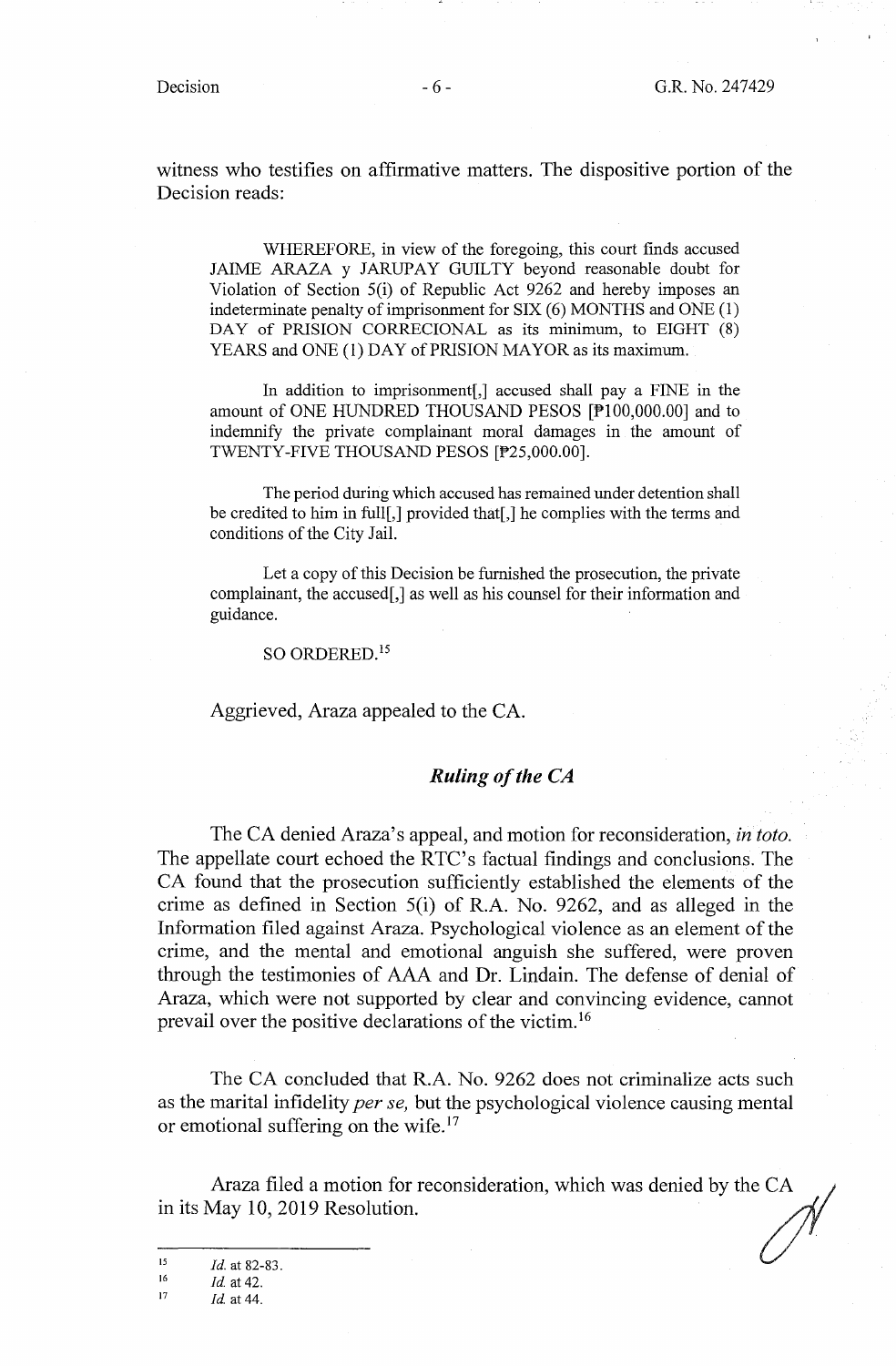I I

I

I

'

I  $\mathbf{I}$ 

Hence, this petition.

## *Issues*

- 1. Whether the CA erred in affirming Araza's conviction for violation of Section 5(i) of R.A. No. 9262 although his conviction was based on facts not alleged in the Information.
- 2. Whether the CA gravely erred in affirming Araza's conviction for violation of Section 5(i) of R.A. No. *9262* on the lground that the prosecution failed to prove beyond reasonable doubt the acts allegedly committed by Araza.
- i 3. Whether the CA gravely erred in affirming Araza's conviction for violation of Section 5(i) of R.A. No. 9262, considering that the prosecution failed to prove beyond reasonable doubt that AAA suffered mental and emotional anguish and Araza's act was the proximate cause thereof.

# *Our Ruling*

The Petition is denied for lack of merit

*The elements of violation of Section 5(i) of R.A. No. 9262 were sufficiently alleged in the Information.* 

I Araza argued that nothing in the Information mentioned his alleged abandonment of the conjugal home, and his pretenses that he was forcefully detained, specifically caused AAA's emotional anguish and mental suffering. For this reason, he cannot be convicted based on these acts, which were not part of the charge against him.<sup>18</sup>

In *Dela Chica v. Sandiganbayan*,<sup>19</sup> and Information is sufficient if it accurately and clearly alleges all the elements of the crime charged, to wit:

The issue on how the acts or omissions constituting the offense should be made in order to meet the standard of sufficiency has long been settled. It is fundamental that every element of which the offense is composed must be alleged in the information. No information for a crime will be sufficient if it does not accurately and clearly allege the elements of the crime charged.

18 19

462 Phil. 712, 719 (2003). (Emphases ours)

*Id.* at 19.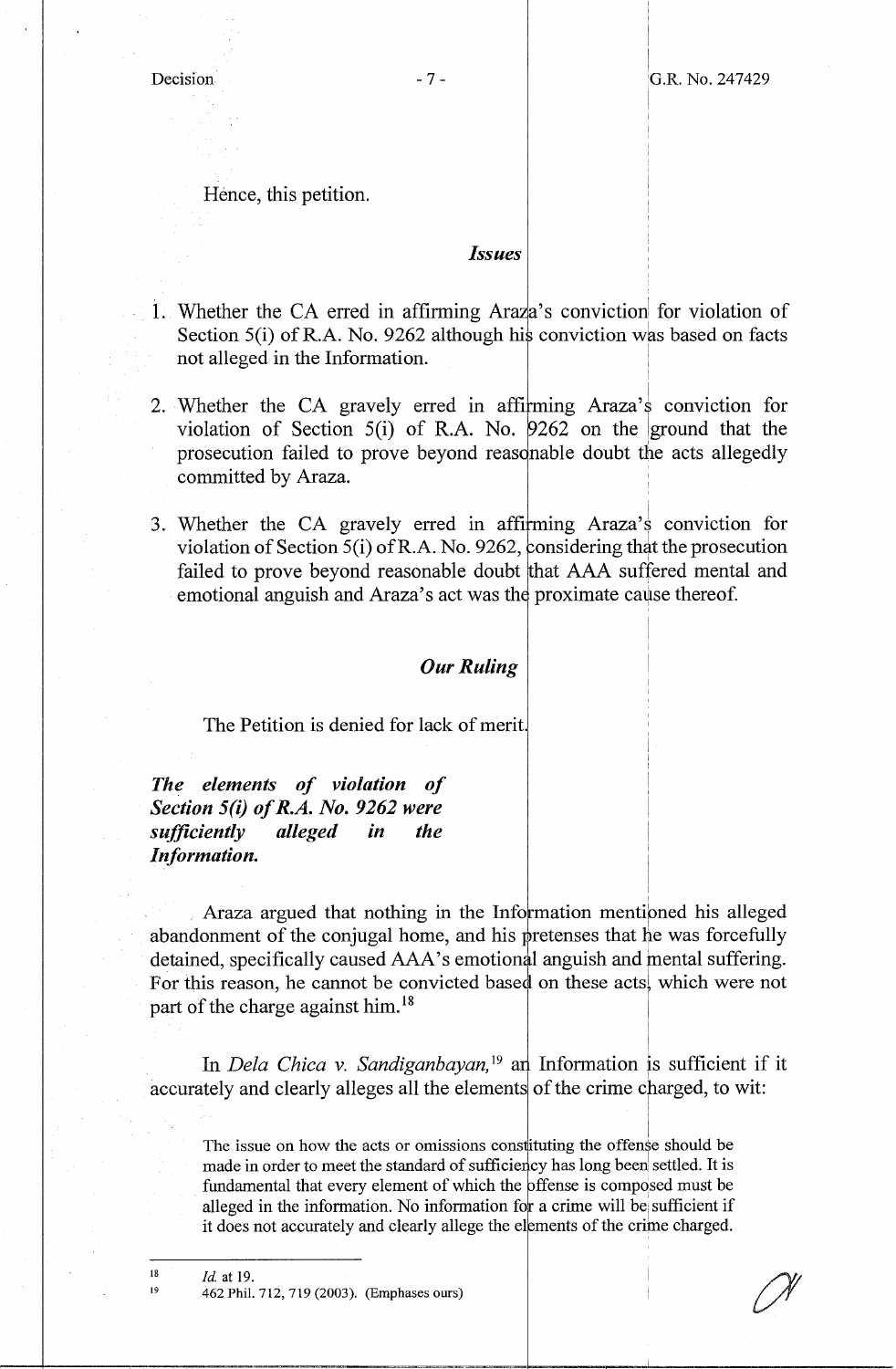**Section 6, Rule 110** of **the Revised Rules of Court requires,** *inter alia,*  **that the information must state the acts or omissions so complained of as constitutive ofthe offense.** Recently, this Court emphasized that **the test in determining whether the information validly charges an offense is whether the material facts alleged in the complaint or information will establish the essential elements of the offense charged as defined in the**  law. In this examination, matters *aliunde* are not considered. The law essentially requires this to enable the accused suitably to prepare his defense, as he is presumed to have no independent knowledge of the facts that constitute the offense.

This is in consonance with the fundamental right of an accused to be informed of the "nature and cause of accusation."<sup>21</sup>

In order to determine the sufficiency of the averments in a complaint or information, Section 5(i) of R.A. No. 9262 must be referred to, being the law defining the offense charged in this case.

Section  $3(c)$  of R.A. No. 9262, in relation to Section  $5(i)$ , provides:

Section 3. *Definition of Terms*. — As used in this Act:

## **XXX**

C. "Psychological violence" refers to acts or omissions, causing or likely to cause mental or emotional suffering of the victim such as but not limited to intimidation, harassment, stalking, damage to property, public ridicule or humiliation, repeated verbal abuse and mental infidelity. It includes causing or allowing the victim to witness the physical, sexual or psychological abuse of a member of the family to which the victim belongs, or to witness pornography in any form or to witness abusive injury to pets or to unlawful or unwanted deprivation of the right to custody and/or visitation of common children.

On the other hand, Section S(i) of R.A. No. 9262 penalizes some forms of psychological violence that are inflicted on victims who are women and children through the following acts:

(i) Causing mental or emotional anguish, public ridicule or humiliation to the woman or her child, including, but not limited to, repeated verbal and emotional abuse, and *denial of financial support or custody* of *minor children* or access to the woman's child/children. (Emphasis supplied)

In *Dimamling v. People*,<sup>22</sup> the elements of violation of Section 5(i) of R.A. No. 9262 are enumerated:

22 761 Phil. 356,373 (2015).

<sup>21</sup>  *Sen. De Lima v. Judge Guerrero, et al.,* 819 Phil. 616 (2017).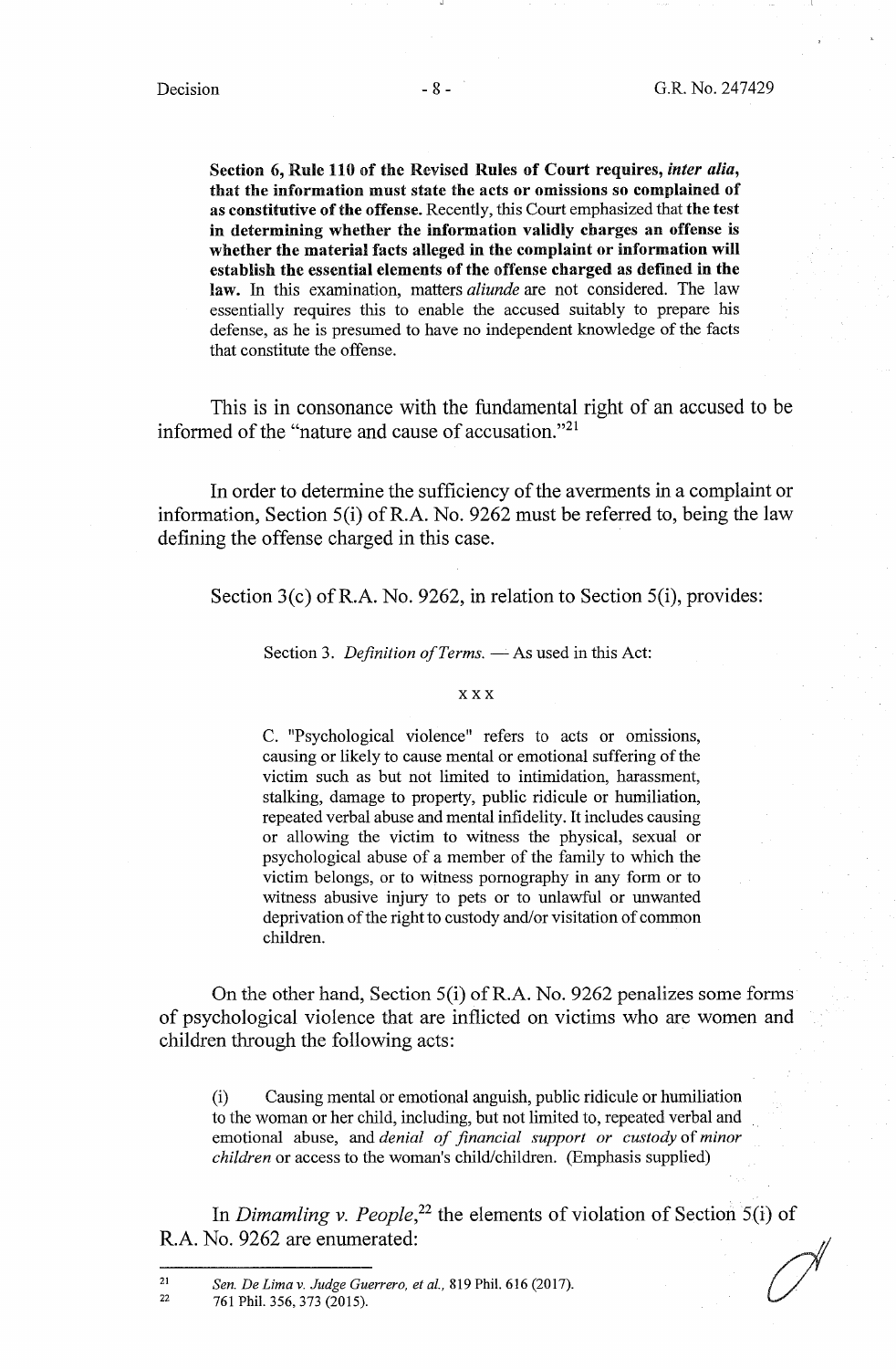i

I

- (1) The offended party is a woman and/or her child or children;
- $(2)$  The woman is either the wife or former wife of the offender, or is a woman with whom the offender has  $\alpha$  had a sexual or dating relationship, or is a woman with whom such offender has a common child. As for the woman's child or children, they may be legitimate or illegitimate, or living within or without the family abode;
- $(3)$  The offender causes on the woman and/or child mental or emotional anguish; and
- $(4)$  The anguish is caused through acts of public ridicule or humiliation, repeated verbal and emotional abuse, denial of financial support or custody of minor children or access to the children or similar acts or • • I om1ss10ns. <sup>1</sup> i

To determine whether the elements of violation of Section 5(i) were sufficiently alleged, the accusatory portion of the Information is reproduced below: below: The contract of the contract of the contract of the contract of the contract of the contract of the contract of the contract of the contract of the contract of the contract of the contract of the contract of the con

*That on or about the month of September 2007, prior and* subsequent thereto, in the City of Las Piñas, Philippines, and within the *jurisdiction of this Honorable Court, the above-named accused with intent to humiliate and degrade his lawful wife AAA, did then and there willfully, unlawfully and feloniously commit acts of psychological abuse upon his* wife by then and there committing acts of marital infidelity by having an affair with his paramour Tessie Luy Fabillar and begetting three *illegitimate children with his paramour thus causing [his] wife emotional anguish and mental suffering.* :

*CONTRARY TO LAW <sup>23</sup>*

I Araza is correct that he cannot be convicted based on acts of abandonment of the conjugal home, and pretenses that he was forcefully detained. These were not alleged in the Information. However, there were other acts alleged in the Information that caused emotional anguish and mental suffering on AAA.

In this case, the Court finds that the Information contains the recital of facts necessary to constitute the crime charged. It clearly stated that: (1) The d. n c<br>der An<br>(3) suc<br>ital afl offended party  $AAA$ , is the wife of offender Araza; (2)  $|AAA$  sustained emotional anguish and mental suffering; and  $(3)$  such anguish and suffering is inflicted by Araza when he had an extramarital affair with Fabillar and had three illegitimate children with her. !

23 *Rollo,* p. 69.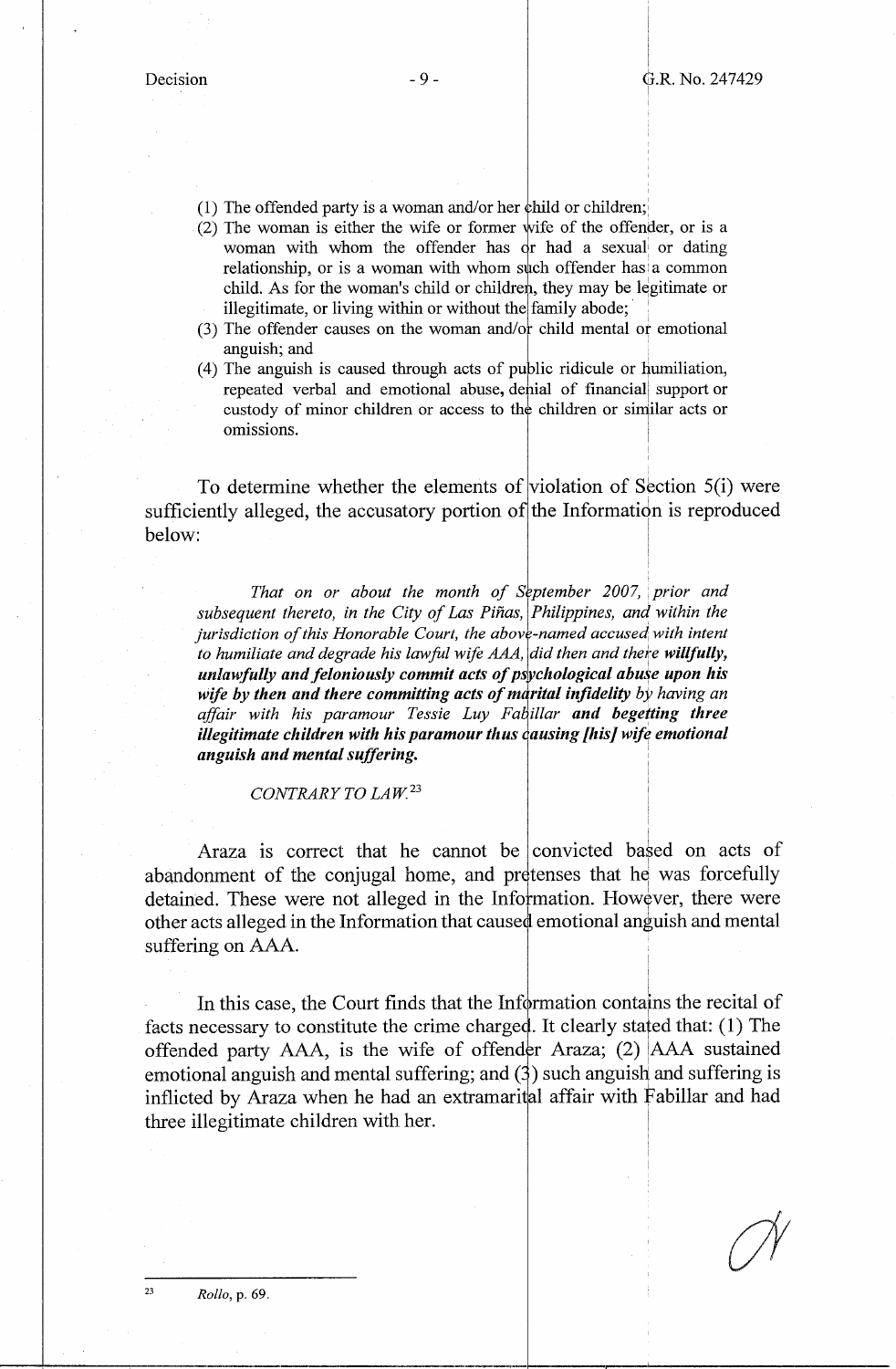$Decision$  - 10 -

*The CA was correct in ruling that Araza committed psychological violence upon his wife AAA* **by**  *committing marital infidelity, which caused* AAA *to suffer emotional anguish and mental suffering.* 

Psychological violence is an indispensable element of violation of Section  $5(i)$  of R.A. No. 9262.<sup>24</sup> Equally essential is the element of emotional anguish and mental suffering, which are personal to the complainant.<sup>25</sup> Psychological violence is the means employed by the perpetrator, while emotional anguish or mental suffering are the effects caused to or the damage sustained by the offended party.<sup>26</sup> The law does not require proof that the victim became psychologically ill due to the psychological violence done by her abuser. Rather, the law only requires emotional anguish and mental suffering to be proven. To establish emotional anguish or mental suffering, jurisprudence only requires that the testimony of the victim to be presented in court, as such experiences are personal to this party.<sup>27</sup>

In order to establish psychological violence, proof of the commission of any of the acts enumerated in Section 5(i) or similar of such acts, is necessary.

The prosecution has established Araza's guilt beyond reasonable doubt by proving that he committed psychological violence upon his wife by committing marital infidelity. AAA's testimony was strong and credible. She was able to confirm that Araza was living with another woman:

Q: You also mentioned in your complaint affidavit that in September 2007 there was some sort of an agreement entered into by you[,] the complainant and your complainant's alleged mistress, do you confirm that? A: Yes, sir.

**XXX** 

## COURT

Q: What was the agreement all about?

**WITNESS** 

A: I went to Zamboanga when I learned that my husband has a live[-]in relationship with one Tessie Fabillar. I went to the police station to ask for assistance. I had them arrested and I had them sign a document saying that they will stay apart from each other.

<sup>24</sup>  *Esteban Donato Reyes v. People,* G.R. No. 232678, July 3, 2019.

<sup>25</sup>  *Id.* 

<sup>26</sup>  *Id.* 

<sup>27</sup>  *Dinamling v. People, supra* note 22, at 376.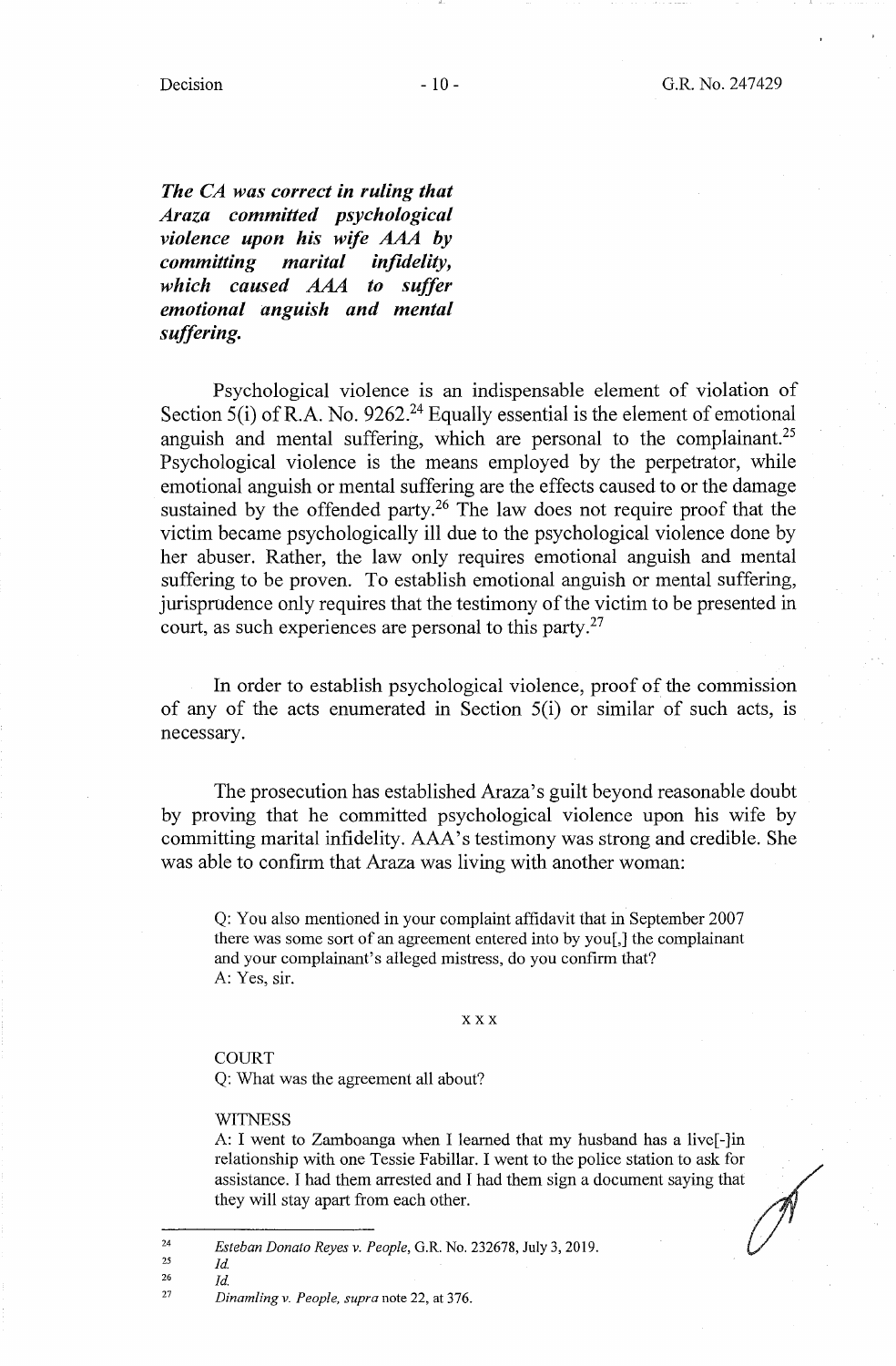## FISCAL MACASAET

 $Q:$  What happened to that agreement Madam Witness?

## WITNESS

A: He stayed in my house for a short period only and then after November  $22, 2007$  he fled without asking for my permission.

Q: Do you know where he went? A: I'm aware that he went to his mistress.

Q: How did you know that he went to his mist ress? A: Because my colleagues in the office told me.

**Q:** Were you able to confirm that he went to his mistress? I **A: Yes[,] sir, because** I **went to Zamboanga[,]** I **secured NBI assistance**  to investigate on my husband and we discovered that he had a mistress.

**Q: Who was that mistress as discovered by the National Bureau of Investigation?** 

**A: Tessie Luy Fabillar, sir.<sup>28</sup>**

XXX

**Q: When did you discover that indeed your husband is living with** another woman?

A: When I went back to Zamboanga last December and the police caught Jaime Araza and Tessie Luy Fabillar living in one house.

**Q: Were you able to see them living in that A: Yes, Your Honor.** 

Q: You were also saying that there was a policeman, what did the policeman do? I

A: They just brought Tessie Luy Fabillar and sign an agreement that they be separated and ho more relationship will be made. ime Araza to the police and

Q: Were you able to confirm the relationship of your husband from himself? A: Yes, Your Honor.<sup>29</sup>

On the part of Araza, he admitted that he deserted AAA in order to live with Fabillar:

Q: Was there a time that you lived with Tessie Fabillar? A: Yes[,] sir.

## XXX

TSN, Testimony of AAA, April 26, 2016, pp. 7-8. (Emphases ours) *Id.* at 12-13. (Emphases ours)

28 29

I I

I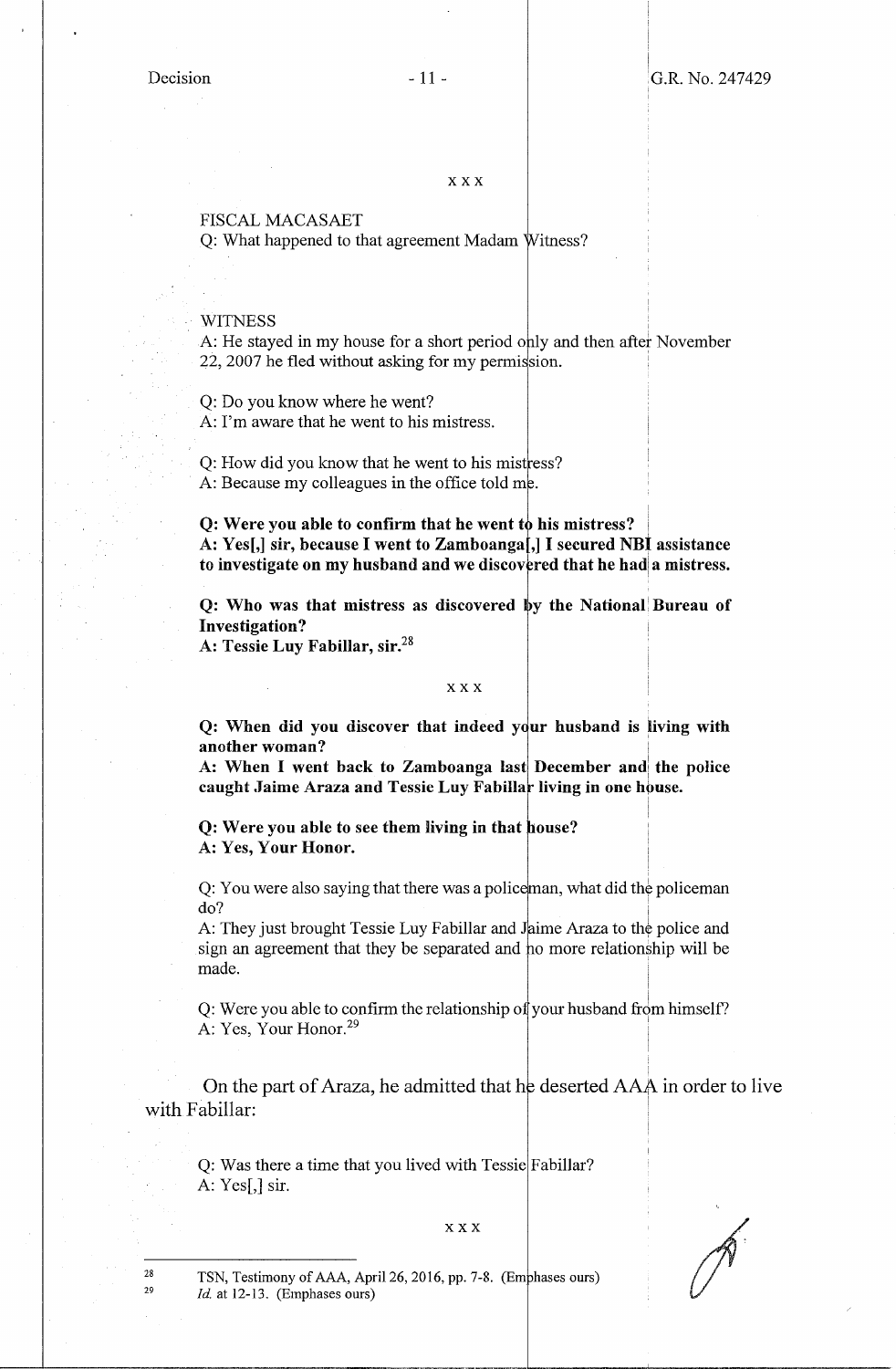## **Q:** *Nagsama kayo sa iisang bubong ni [Fabillar]?*  **A: Yes,** I **stayed in her place.**

Q: In the house of [Fabillar]? A: Yes[,] sir.

Q: You are in one room? A: In one house, your [H]onor.

#### **XXX**

Q: For how long did you stay with [Fabillar] and in her house? A: Now, I'm staying with her, your [H]onor.

**COURT** 

Continue.

FISCAL MACASAET Q: When did you start living in the same house with [Fabillar]?

**XXX** 

**WITNESS** A: For 1 year only.

Q: Are you sure Mr. Witness for one year only? A: Yes[,] sir.

FISCAL MACASAET I have to warn you Mr. Witness if you are lying you can be ...

## **COURT**

*Naiintindihan po ba ninyo ang sabi ni* Fiscal *kung ikaw ay nagsisinungaling mananagot ka sa batas.* 

**Q: I'm giving you a chance, how long have you been living with [Fabillar] under one roof. A: Since 2008, sir.<sup>30</sup>**

Marital infidelity, which is a form of psychological violence, is the proximate cause of AAA's emotional anguish and mental suffering, to the point that even her health condition was adversely affected.

The RTC ruled:

30 31

Logic and experience dictate that any woman who goes through that kind of ordeal would suffer psychologically and emotionally as a consequence. The prosecution was able to prove this in the case of AAA as can be gleaned from the testimony of Dr. Kristina Ruth B. Lindain who was presented as an expert witness.<sup>31</sup>

TSN, Testimony of Jaime Araza y Jarupay, January 18, 2017, pp. 21-22. (Emphases ours) *Rollo,* p. 79.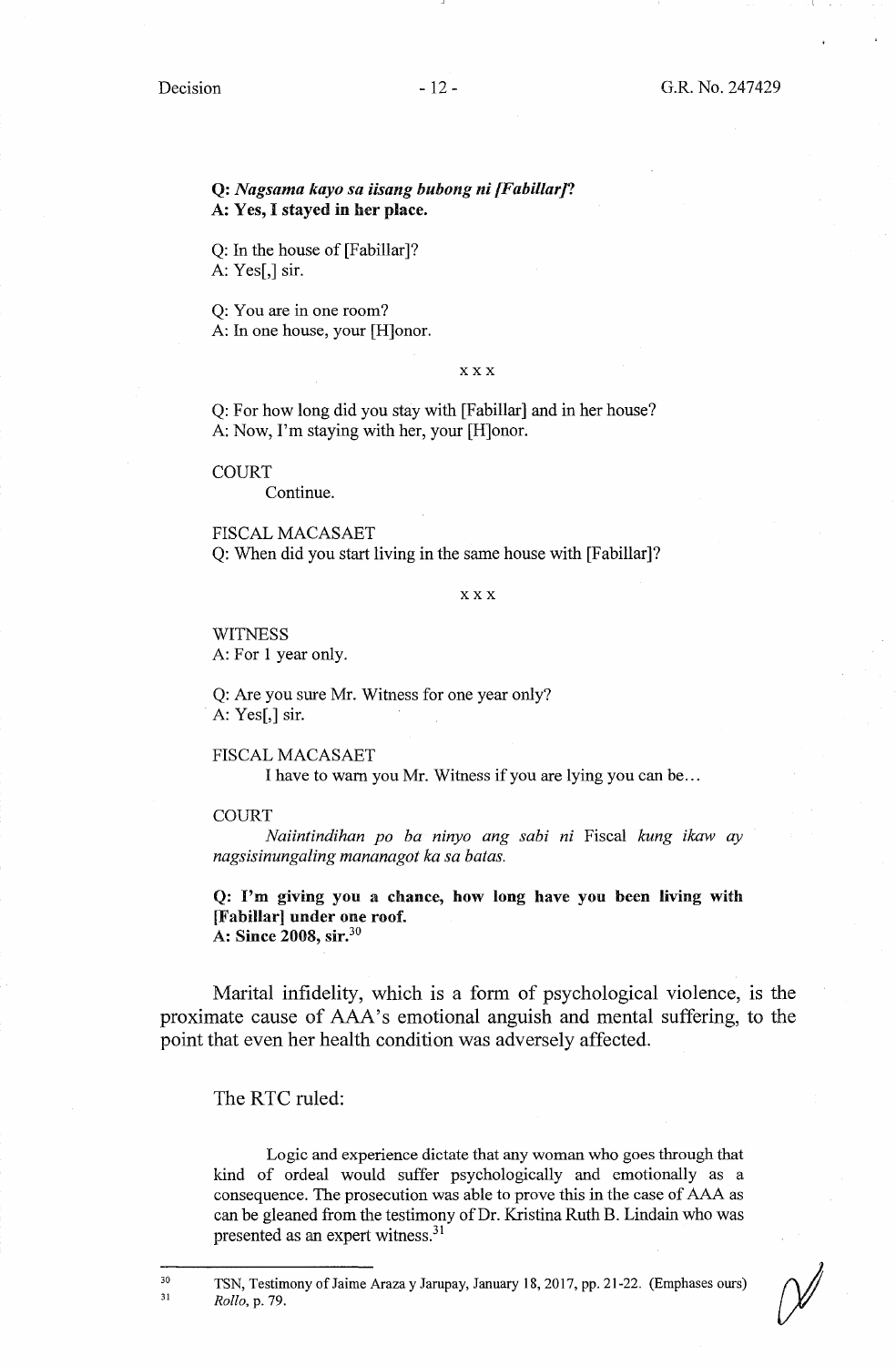i

On the other hand, the CA held:

In addition to  $[Araza's]$  marital infidelity $\int$ ,  $\int$  i]t was the thought that her husband was being detained, sick and ailing, and in the danger of being killed if she will not send money that caused [AAA's] emotional and psychological turmoil that drove her to the brink of despair. [AAA] became so depressed that she had to be hospitalized. $32$ 

In the RTC Decision, and as affirmed by the CA, these acts were in accord with the Information to have caused emotional and mental anguish on AAA:

No doubt that the prosecution has successfully established that [Araza] left his wife AAA and decided to stay in Zamboanga<sup>]</sup>City where **he maintained an illicit affair with x x x Fabillar during the subsistence of their marriage.** The record is brimming with evidence that [Araza] intentionally left AAA groping in the dark. Without any explanation or mature conversation with his wife,  $x \times x$  [Araza] simply left his wife causing the latter emotional and psychological distress.<sup>33</sup>

*First*, the prosecution was able to prove the case of AAA, as can be gleaned from the testimony of Dr. Lindain, who was presented as an expert witness:

## COURT

Q: In other words[,] doctor[,] it cannot be deniged that the separation and the non-providing of support from the accused has exposed the private complainant to emotional suffering, is this correct?

**WITNESS** A: Yes, Your Honor.

Q: And you were saying that at that time when you conducted the psychiatric evaluation of the patient, it is possible that in the past after the separation of the private complainant with  $[Araza,]$  that was the time that she suffered the most and the possibility that she had suffered the anxiety and depression, is this correct?

A: Yes, Your Honor.

## **XXX**

Q: So, just because she could not accept that the accused can no longer be with her and stay with her she then suffered anxiety and insomnia? A: It's part of it[,] but it's not solely.

Q: What other factors could have triggered those manifestations of psychological or psychiatric problem?

*Id* at 44. *Id.* at 76. (Emphasis ours)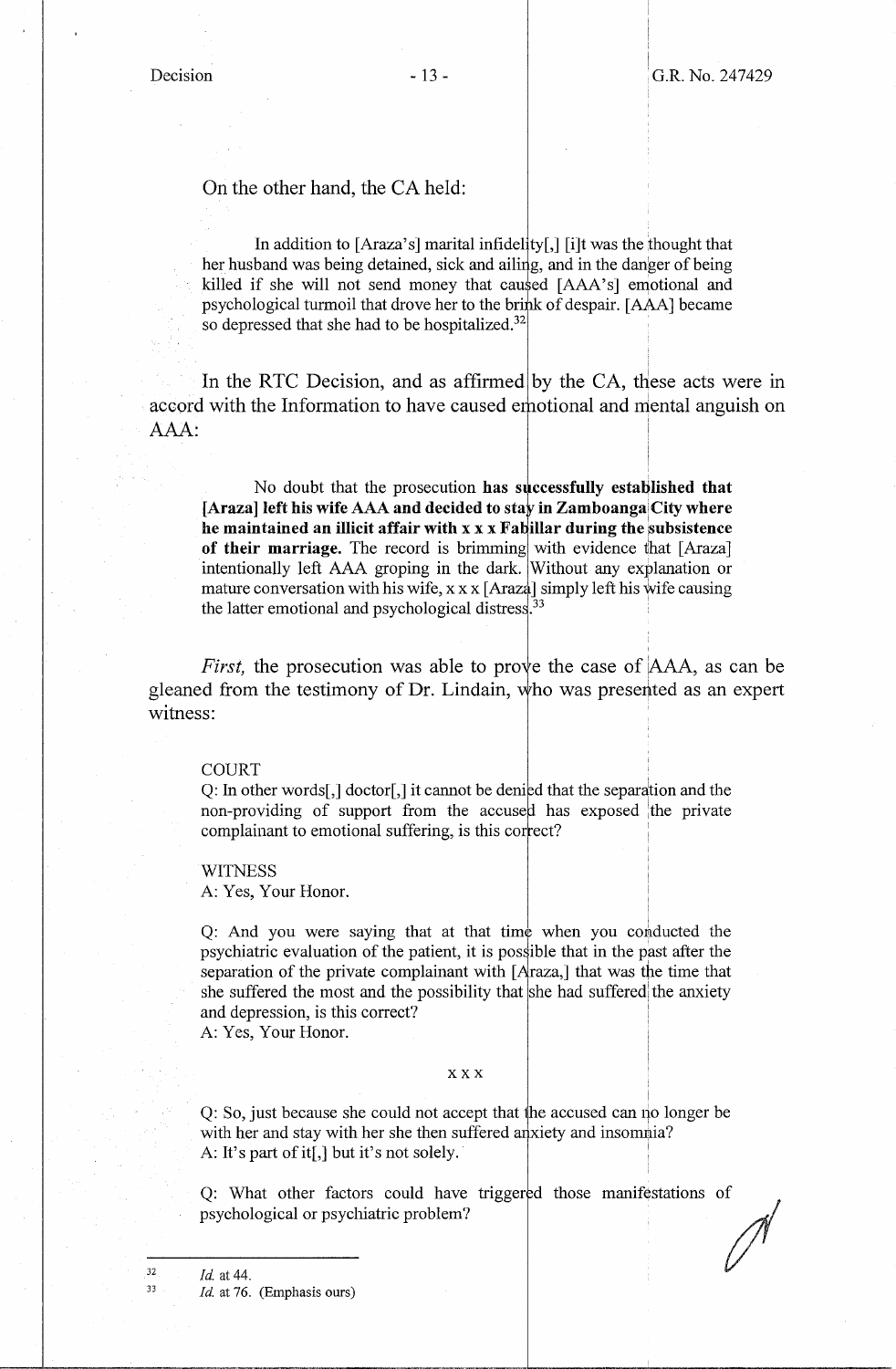A: Well, separation po, even that they have been together from 1989 to 2007[,] it's been a marriage wherein there's a commitment, the fact that he was not there *nawala siya* counted as a loss so, the actual loss can actually perpetrate symptoms of depression, anxiety so *na-test yung* reaction it's a contegration but the actual loss of him not being there anymore can trigger the symptom. 34

**XXX** 

Q: Just the sole act of leaving a spouse, can you already qualify that as psychological or emotional abuse? A: In my opinion, yes.

Q: Why so?

A: During the separation there was no understanding of what had actually happened and from her story that per 2007 until 2013<sup>[1]</sup>, she was making an effort to actually find the husband and she was worried what was happening to the husband, it is enough to be the cause of emotional and psychological abuse.<sup>35</sup>

*Second,* AAA narrated how she received several information about Araza's affair with Fabillar; how she was able to confirm the affair herself which led to the filing of the complaint for concubinage; and despite the complaint being settled and that both Araza and Fabillar agreed to stop living together, Araza repeated his affair with Fabillar.<sup>36</sup>

AAA's testimony that she suffered mental and emotional anguish due to Araza's acts, was categorical and straightforward, to wit:

Q: In this letter Madam Witness, [Fabillar] was asked to release your husband from her custody and to send your husband to you, what was the result of this letter, if you know?

A: The case was not given due course because the truth is, my husband was living with xx x Fabillar.

Q: Was your husband returned to you by xx x Fabillar? A: No, sir.

## XXX

Q: What was the effect of your husband's unfaithfulness to you? A: I became so depressed until now, I was always hospitalized.

Q: What was your proof that you were hospitalized? A: I have a medical certificate from Perpetual Help.

#### XXX

Q: And if you see those medical records, will you be able to identify them? A: Yes, sir.

TSN, Testimony of Dr. Kristina Ruth B. Lindain, August 22, 2017, pp. 12-14.

<sup>35</sup>  *Id* at 18.

<sup>36</sup>  *Rollo,* p. 36.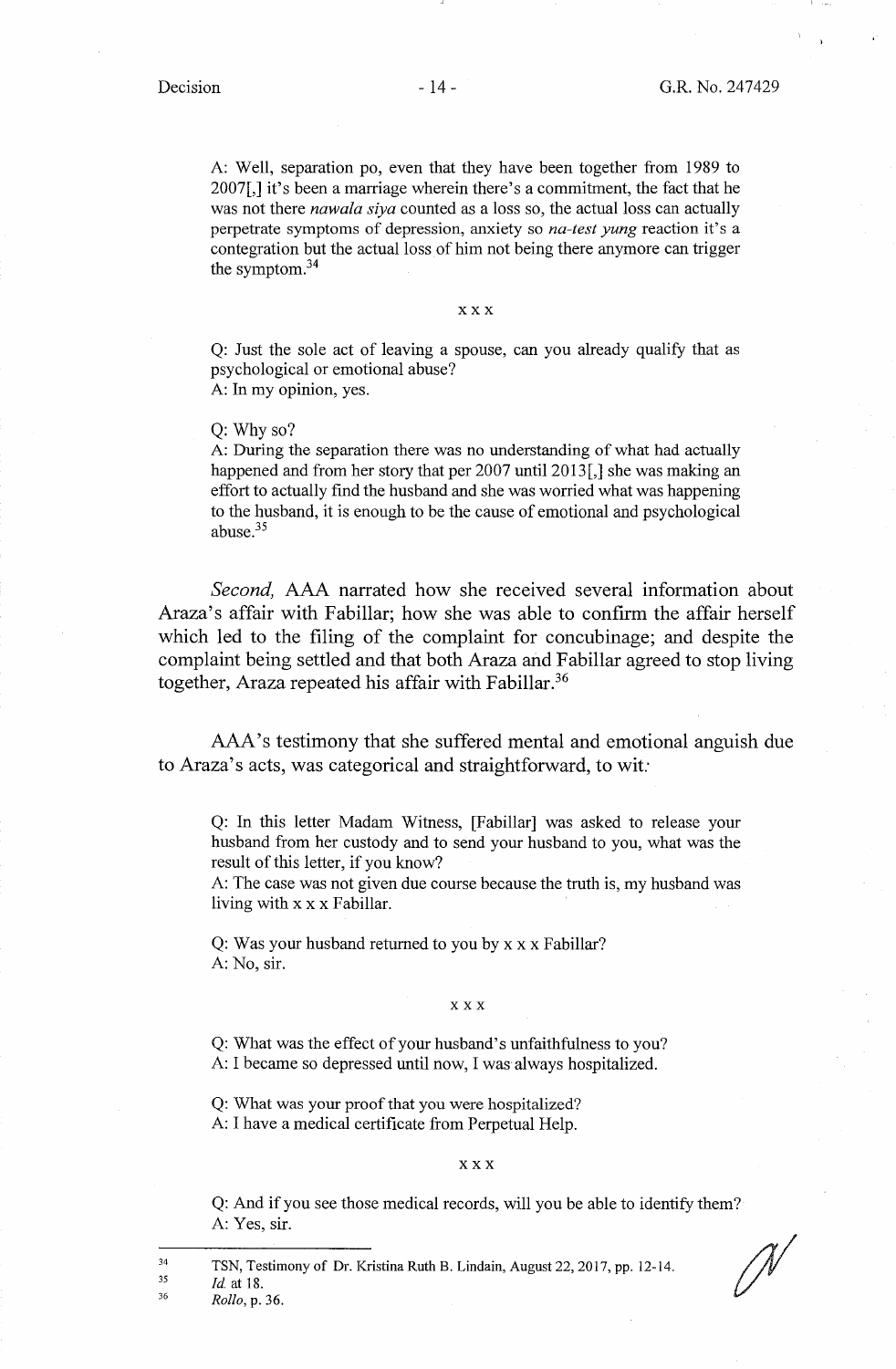Q: I'm showing you [these] documents marked as Exhibits "E" up to "E-6", will you please look at them and tell us if those are the medical records that you are referring to?

A: Yes, sir.

## FISCAL MACASAET

Your Honor, just for the record the witness identified Exhibits "E" up to " $E-6$ ".

Q: Now in filing this complaint against your husband, what do you wish to attain?

## **WITNESS**

A: He must be put in jail so that he knows that he is really, he had done something wrong to me because I love him so much but then he has different attitudes and he has a different answer against me. I want to put him in jail that's all.

FISCAL MACASAET

We want to make it on record Your Honor, that the witness is crying.

 $Q: What if he...$ 

A: The main purpose of mine today is to put him in jail.

 $Q:$  That's all?

A: After the case I will also present the case against Tessie Luy Fabillar so that both of them will be put in jail.<sup>37</sup>

## **XXX**

Q: And you said that your husband came back and live with you again as husband and wife? <sup>1</sup>

A: Only for two (2) months.

Q: And then after two (2) months? A: He went back to x x x Fabillar.

## **XXX**

Q: And this time when your husband left you to live with her mistress once more, how did you feel about this? I

A: Until now I am depressed, I can't forget my husband.

Q: So, you want to impress upon this court that you still love your husband? A: Yes of course, but then a punishment should be made.

Q: Have you forgiven your husband about this? A: I'm still hurt.<sup>38</sup>

## **XXX**

Q: You said in your affidavit in no. 28 of that document Madam Witness, Jaime is engaging in conduct that causes substantial emotional or

TSN, Testimony of AAA, April 26, 2016, pp. 8-10. , *{/* / *Id.* at 12-13.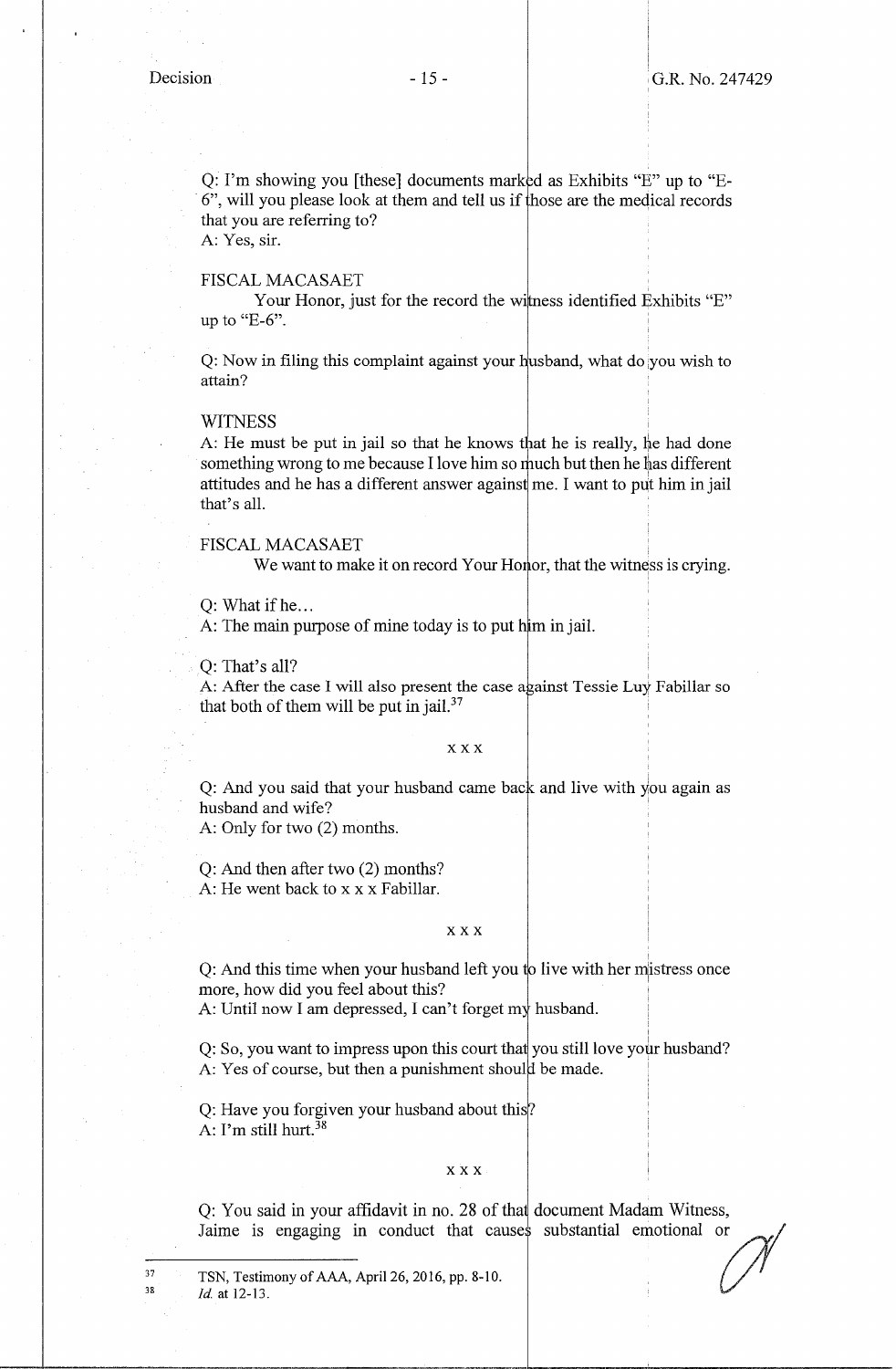psychological distress to you, can you please tell us what do you mean by that?

A: First of all[,] when my husband left me[,] I didn't eat, I didn't sleep until 2013 when I found out that he's still alive[,] then that's the time I changed my mind so I tried my health to be better so that I can move to another case.

Q: Isn't it that the matter that you told us is just an effect of love being unreturned and not because of what Jaime intentionally did to you? A: No, it's not, ma'am.

Q: You considered those things as the effect of actions of Jaime, not loving you back?

A: Yes, ma'am.

Q: And what you wanted now to do is that you filed this case so that he will love you back?

A: I think no more because until now I know he doesn't love me anymore because he wants to stay with another woman so, I want him to be punished so that he will know how it feels to be hurt, both of them.<sup>39</sup>

*Third,* while Araza denied that he committed marital infidelity against AAA, he we would later on admit that that he left his wife AAA to live with Fabillar, and that he was fully aware that AAA suffered emotionally and psychologically because of his decision:

[ATTY. SOMERA]

Q: After a month more or less[,] where did you go?

A: When I couldn't take her behavior anymore, I called my friend who's in Zamboanga, ma'am.

Q: And what did you ask this friend[,] if there be any? A: I asked the help of my friend for him to secure a plane ticket for me because I was intending to go back and work in Zamboanga.<sup>40</sup>

## **XXX**

**Q: You decided to finally leave your wife in 2007 because you cannot stand her character anymore,** is **that correct? A:** Yes[,] sir.

**Q: And you know very well that your separation from her is affecting her emotionally and psychologically, is that correct? You know that?** 

**COURT** Please answer the question. **A: Yes[,] sir.** 

**Q: And despite knowing that your wife is suffering emotionally and psychologically because of your decision to leave [her] you still choose to stay [away] from her, is that correct?**  A: **Yes, sir.** 

*Id* at 22.

TSN, Testimony of Jaime Araza y Jarupay, January 18, 2017, p. 14.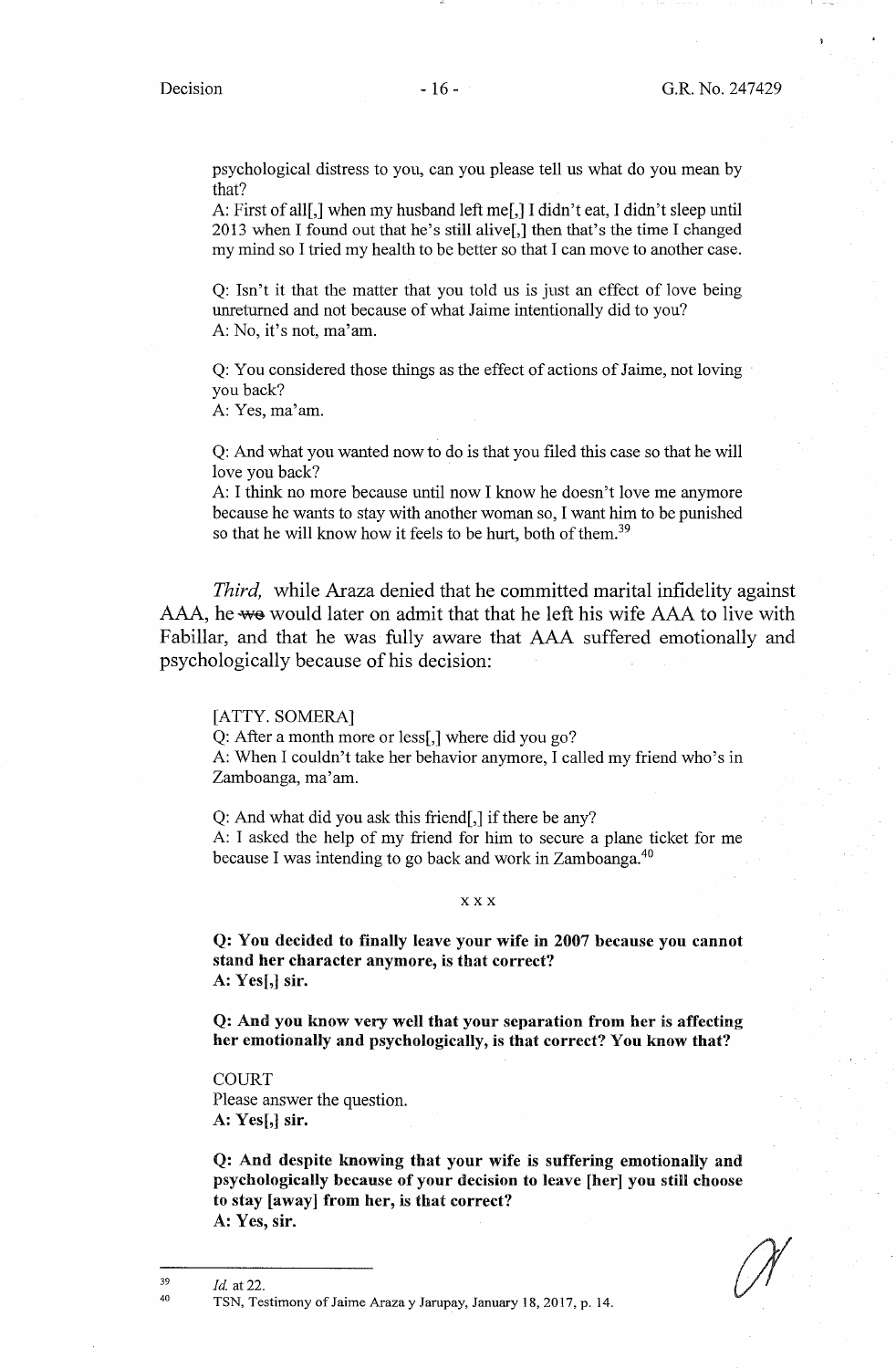## **XXX**

Q: Was there a time that you lived with Tessic Fabillar? A: Yes[,] sir.

#### **XXX**

## **COURT**

Q: I'm giving you a chance, how long have you been living with [Fabillar] under one roof.

A: Since 2008, sir.41

#### XXX

Q: And it is correct to say based on this document that you and [Fabillar] agreed not to live [together] anymore, is that dorrect?

**COURT** 

Please don't nod.

Q: What's the answer? A: Yes, sir[.]

Q: And yet after signing that agreement you and [Fabillar] lived together under one roof, is that correct? A: Yes[,]  $\sin[.]^{42}$ 

The RTC was convinced by the sincerity and truthfulness of AAA's testimony. AAA, who only intended to bring justice to what happened to her, was able to testify and to show through her testimony that due to Araza's act of infidelity and failure to stay true to his promise, she suffered emotional and psychological harm.

> I I

I

This Court will not disturb the findings of the RTC and as affirmed by the CA, as regards  $AAA$ 's credibility as a witness. The RTC is in a better position to observe her candor and behavior on the witness stand. Its assessment is respected unless certain facts of substance and value were overlooked which, if considered, might affect the result of the case.<sup>43</sup>

Araza can only offer the defense of denial. The defense of denial is inherently weak and cannot prevail over the positive and credible testimonies of the prosecution witnesses that the accused committed the crime.<sup>44</sup> Denial, being a self-serving negative defense, cannot be given greater weight than the declaration of credible witnesses who testify on affirmative matters.<sup>45</sup>

*People v. Peteluna, et al.,* 702 Phil. 128, 142 (2013).

*Id.* at 20-22. (Emphases ours)

*Id.* at 24-25.

*People v. Dizon,* 453 Phil. 858, 881 (2003).

*People v. Leonardo,* 638 Phil. 161, 195 (2010).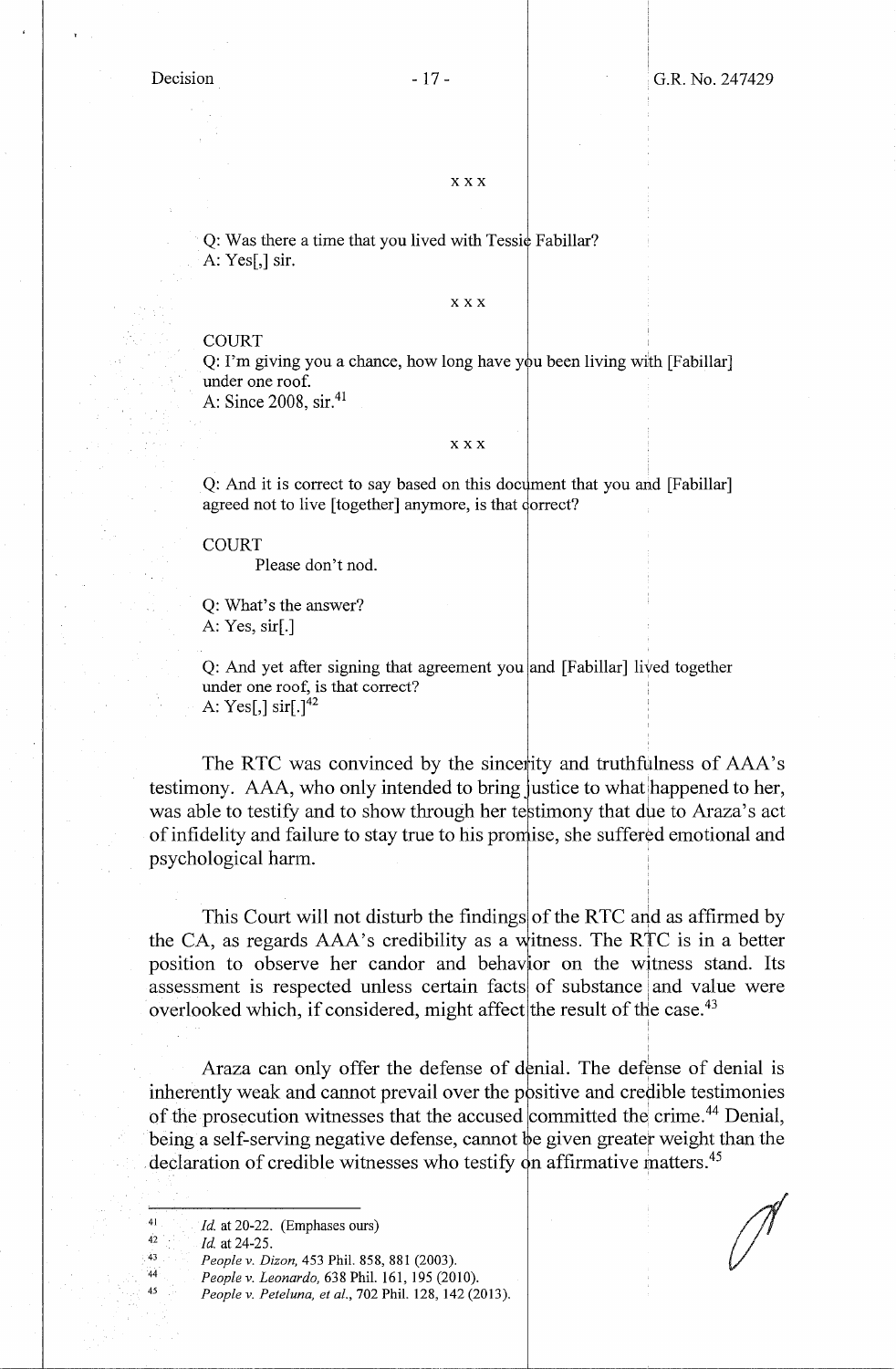The prosecution has established beyond reasonable doubt that Araza committed the crime of psychological violence, through his acts of marital infidelity, which caused mental or emotional suffering on the part of AAA.

Having ascertained the guilt of Araza for violation of Section 5(i), We shall now proceed to determine the appropriate penalty.

Section 6 of R.A. No. 9262 provides:

**SECTION 6.** *Penalties*. The crime of violence against women and their children, under Section 5 hereof shall be punished according to the following rules:

(f) Acts falling under Section 5(h) and Section 5(i) shall be punished by *prision mayor.* 

If the acts are committed while the woman or child is pregnant or committed in the presence of her child, the penalty to be applied shall be the maximum period of penalty prescribed in the section.

In addition to imprisonment, the perpetrator shall (a) pay a fine in the amount of not less than One hundred thousand pesos (Pl00,000.00) but not more than three hundred thousand pesos (300,000.00); (b) undergo mandatory psychological counseling or psychiatric treatment and shall report compliance to the court.

Applying the Indeterminate Sentence Law, the minimum term of the indeterminate penalty shall be taken from the penalty next lower in degree, which is *prision correcional,* in any of its period which is from six (6) months and one (1) day to six (6) years, while the maximum term shall be which could be properly imposed under the law, which is eight (8) years and one (1) day to ten (10) years of *prision mayor,* there being no aggravating or mitigating circumstance attending the commission of the crime. 46 This Court deems it proper to impose on petitioner Araza, the indeterminate penalty of six (6) months and one (1) day of *prision correcional*, as minimum, to eight (8) years and one ( 1) day of *prision mayor,* as maximum.

Also, petitioner Araza is **DIRECTED TO PAY** a fine in the amount of ONE HUNDRED THOUSAND PESOS (P100,000.00), and moral damages in the amount of TWENTY-FIVE THOUSAND PESOS (P25,000.00).

<sup>46</sup>**Article 64.** *Rules for the application of penalties which contain three periods.* - In cases in which the penalties prescribed by law contain three periods,  $x \times x$  the courts shall observe for the application of the penalty the following rules, according to whether there are or are not mitigating or aggravating circumstances:

<sup>1.</sup> When there are neither aggravating nor mitigating circumstances, they shall impose the penalty prescribed by law in its medium period.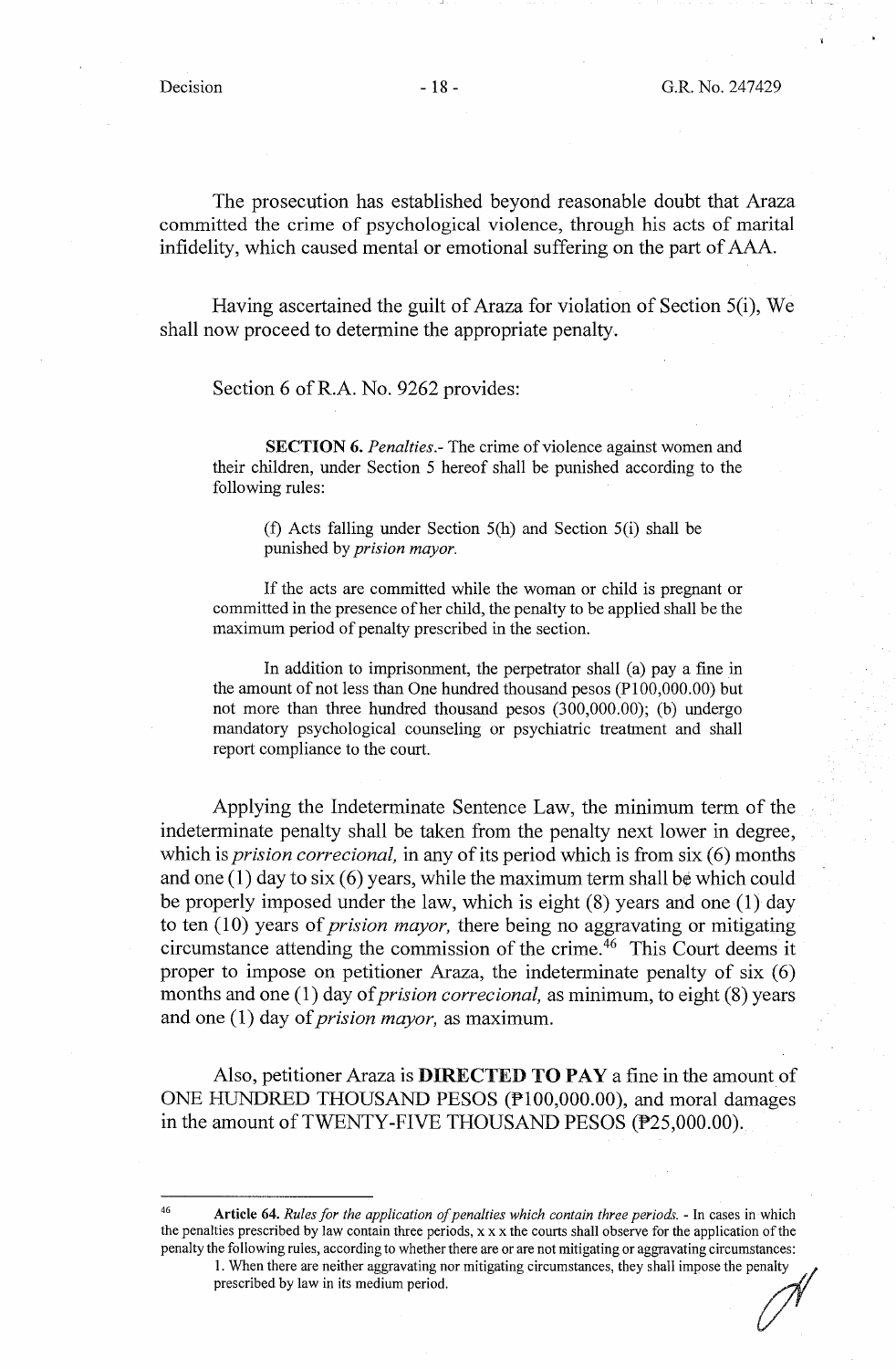**WHEREFORE,** premises considered, the petition is **DENIED** for failure of the petitioner to show any reversible error in the assailed  $CA$ Decision. The assailed Decision dated December 17, 2018 and the Resolution dated May 10, 2019 of the Court of Appeals in CA-G.R. CR No. 40718 are hereby **AFFIRMED** with **MODIFICATION**:

- 1. Petitioner Jaime Araza y Jarupay is found **GUILTY** beyond reasonable doubt of Violation of Section 5(i) of Republic Act No. 9262 and is sentenced to suffer the indeterminate penalty of  $s$ ix  $(6)$ months and one (1) day of *prision correcional*, as minimum, to eight (8) years and one (1) day of *prision mayor*, as maximum;
- 2. Petitioner is **ORDERED** to **PAY** a fine equivalent to One Hundred Thousand Pesos  $(\mathbb{P}100,000.00)$ , and moral damages in the amount of Twenty-Five Thousand Pesos ( $\mathbb{P}25,000.00$ ); and
- 3. Further, petitioner is **DIRECTED** to **UNDERGO** a mandatory psychological counselling or psychiatric treatment, and to **REPORT** his compliance therewith to the court of origin within fifteen  $(15)$  days after the completion of such counselling or treatment.

**SO ORDERED.** 

**DIOSDADO M. PERALTA**  $Chief$  ustice

l.